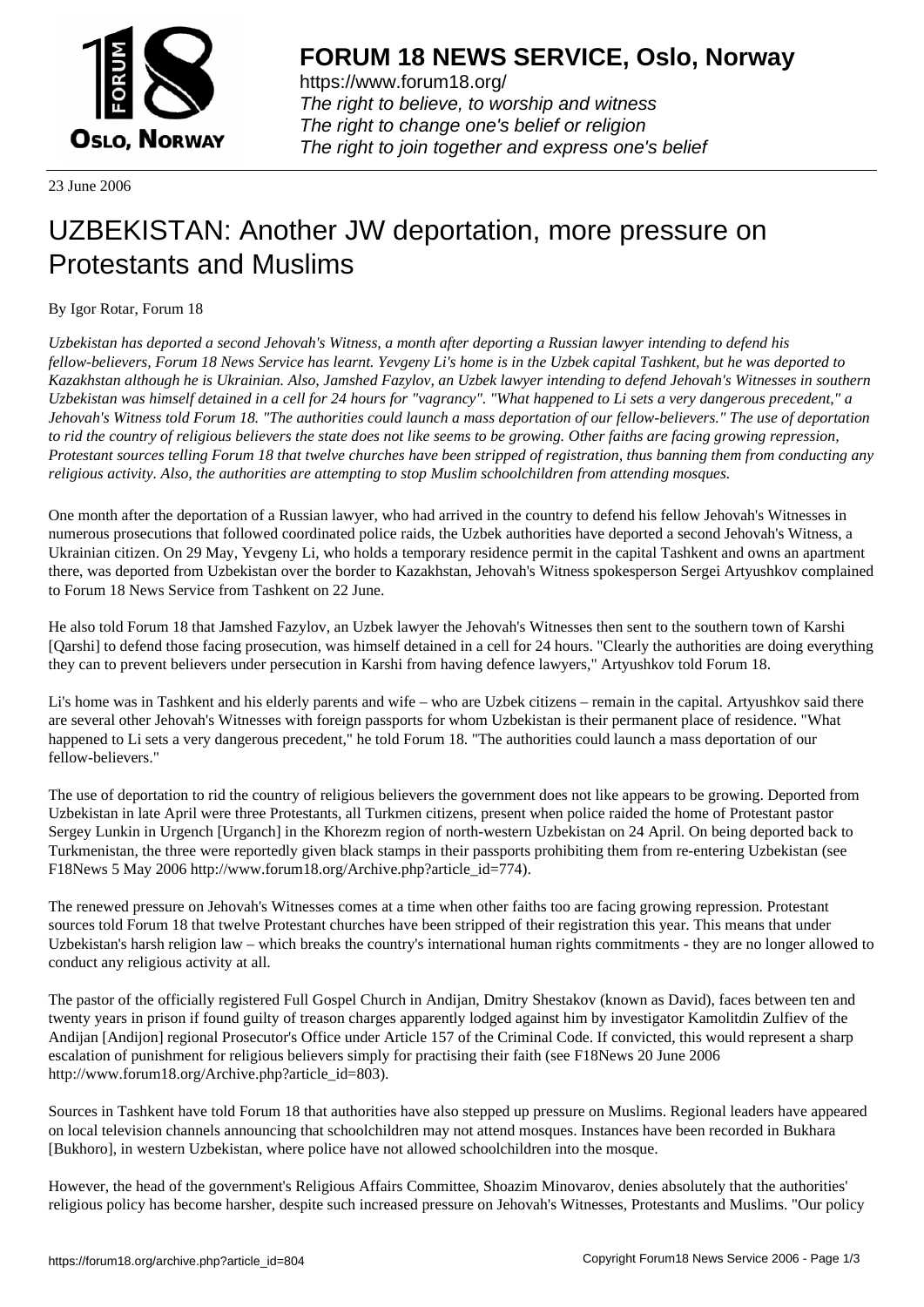stepped up their propaganda about their beliefs among the Uzbek population is a separate issue. Uzbek law forbids proselytism and we have to take measures against it."

At the beginning of 2006, a massive rise in fines for unregistered religious activity has also recently been brought in, with increases in fines from 5 to 10 times the minimum wage to 50 to 100 times the minimum wage (see F18News 27 January 2006 http://www.forum18.org/Archive.php?article\_id=720). Against international human rights standards, unregistered religious activity is illegal.

Yevgeny Li was among many Jehovah's Witnesses prosecuted under the Code of Administrative Offences in the wake of coordinated police raids on 12 April, when police detained more than 500 local Jehovah's Witnesses who were commemorating the death of Jesus in meetings across Uzbekistan. Some were badly beaten by the police, including Bahrom Pulatov from Karshi, who was hospitalised with severe concussion and suffering from a brain haemorrhage. The Jehovah's Witnesses were held under arrest for several days for taking part in "an illegal religious gathering" (see F18News 19 April 2006 http://www.forum18.org/Archive.php?article\_id=763).

In the wake of the prosecutions, Russian citizen Kirill Kulikov came to Uzbekistan to represent Jehovah's Witnesses in Karshi who were facing trial. However, on 26 April he was detained at Tashkent airport, denied entry and deported (see F18News 9 May 2006 http://www.forum18.org/Archive.php?article\_id=775).

The Jehovah's Witnesses then sent Jamshed Fazylov, a lawyer with Uzbek citizenship, to Karshi. However, on 22 May he was sent straight from court, where he was defending his fellow believers, to a cell where he spent more than 24 hours for "vagrancy". Fazylov had with him a photocopy of his passport as the original was with the authorities in Tashkent for updating.

Artyushkov reports that the prosecutor's office in Karshi is bringing a criminal case against a group of Jehovah's Witnesses who had gathered for the commemoration. Bahrom Pulatov and Feruz Mamatotov, who faced a criminal prosecution last year, are among the accused. However, the investigation into Pulatov's beating is at a standstill despite an appeal to Uzbekistan's General Prosecutor.

A total of 28 Jehovah's Witnesses have already been prosecuted in 14 separate cases over the 12 April commemorations in various parts of Uzbekistan. Fines imposed so far total more than 3,000 US Dollars [3,687,400 Uzbek Soms, 19,000 Norwegian Kroner, or 2,400 Euros]. In the north-western town of Nukus, Nurlan Ayatov was sentenced on 27 April to 10 days in prison for holding an "unlawful religious meeting" (see F18News 5 May 2006 http://www.forum18.org/Archive.php?article\_id=774).

Nor has there been any progress on the Tashkent Jehovah's Witness community's long-blocked application for legal status. "Documentation for the registration of Tashkent's Jehovah's Witness community has been sent back by the justice ministry eight times this month," Artyushkov complained to Forum 18. "It's obvious that our situation is getting worse."

But as in the past, Minovarov of the government's Religious Affairs Committee puts the blame on the Jehovah's Witnesses. "Once again, they have not been able to fill in the necessary documents correctly," he told Forum 18.

The Jehovah's Witnesses have been allowed to register only two religious communities in Uzbekistan, and the registration of one of those – the community in Fergana [Farghona] – is under threat.

Amongst the many other violations of religious freedom in recent months have been: the closure of an Adventist and a Korean-led church in Samarkand [Samarqand] region, a raid on a Baptist church in the Fergana Valley during Sunday worship and a subsequent fine imposed on the host (see F18News 19 May 2006 http://www.forum18.org/Archive.php?article\_id=784); trials of Muslims, apparently for being serious in the practice of Islam (see F18News 15 May 2005

http://www.forum18.org/Archive.php?article\_id=780); the jailing of a Jehovah's Witness, a banned Protestant church being raided and children intimidated and threatened in a bid to force them to renounce their Christian faith (see F18News 5 May 2006 http://www.forum18.org/Archive.php?article\_id=774); and Muslim prisoners being banned from saying Muslim prayers (see F18News 2 May 2006 http://www.forum18.org/Archive.php?article\_id=772). (END)

For a personal commentary by a Muslim scholar, advocating religious freedom for all faiths as the best antidote to Islamic religious extremism in Uzbekistan, see http://www.forum18.org/Archive.php?article\_id=338.

For more background, see Forum 18's Uzbekistan religious freedom survey at http://www.forum18.org/Archive.php?article\_id=777.

For an analysis of whether the May 2005 Andijan events changed state religious policy in the year following, see http://www.forum18.org/Archive.php?article\_id=778. For an outline of what is known about Akramia itself, see http://www.forum18.org/Archive.php?article\_id=586, and for a May 2005 analysis of what happened in Andijan http://www.forum18.org/Archive.php?article\_id=567.

A printer-friendly map of Uzbekistan is available at